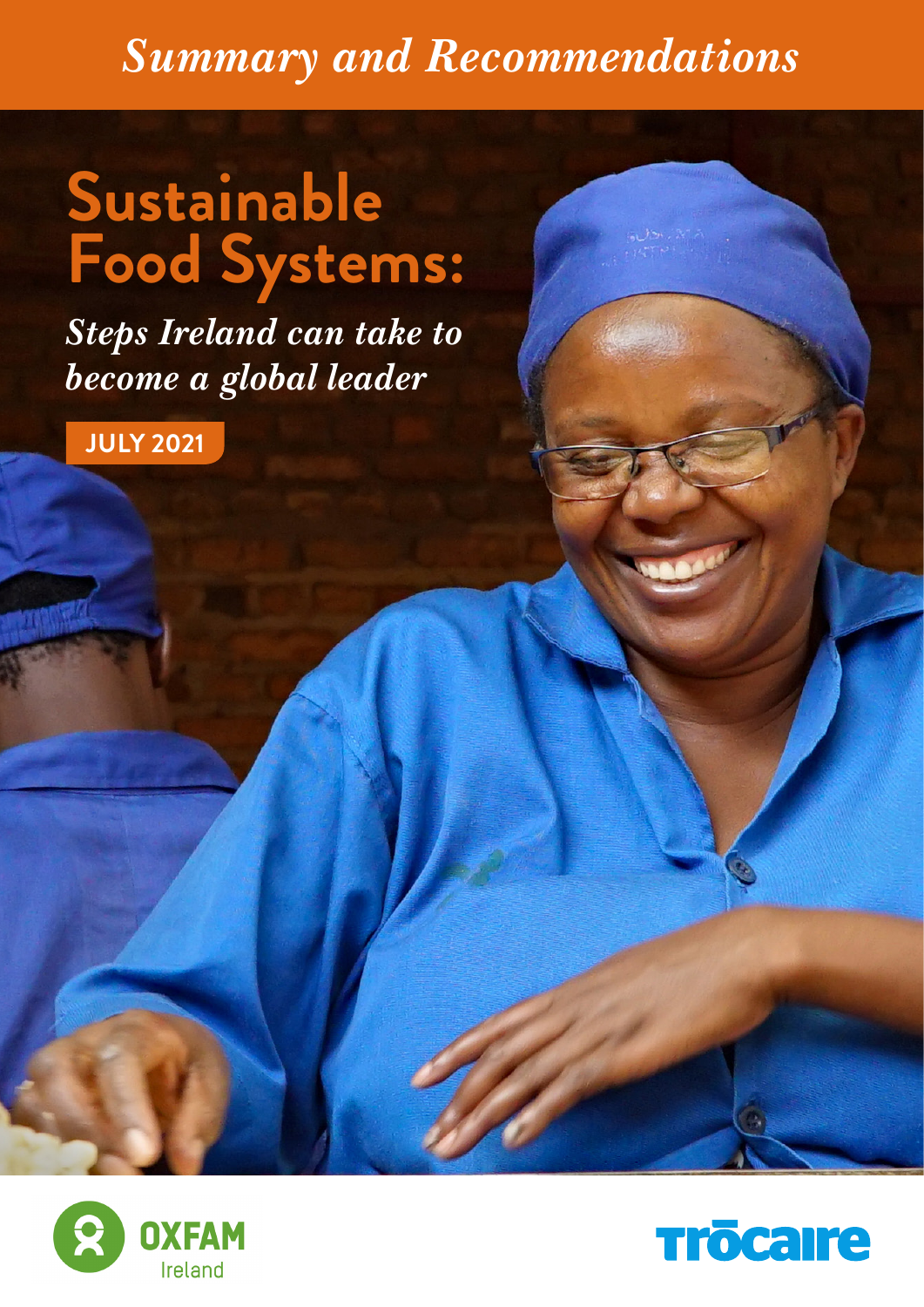This document contains the Summary and Recommendations of the full report Sustainable Food Systems: Steps Ireland can take to become a global leader.

**Cover Photo:** Immaculée Mukobwujaha, worker at the SOSOMA factory in Rwanda. Photo: Raja Nundlall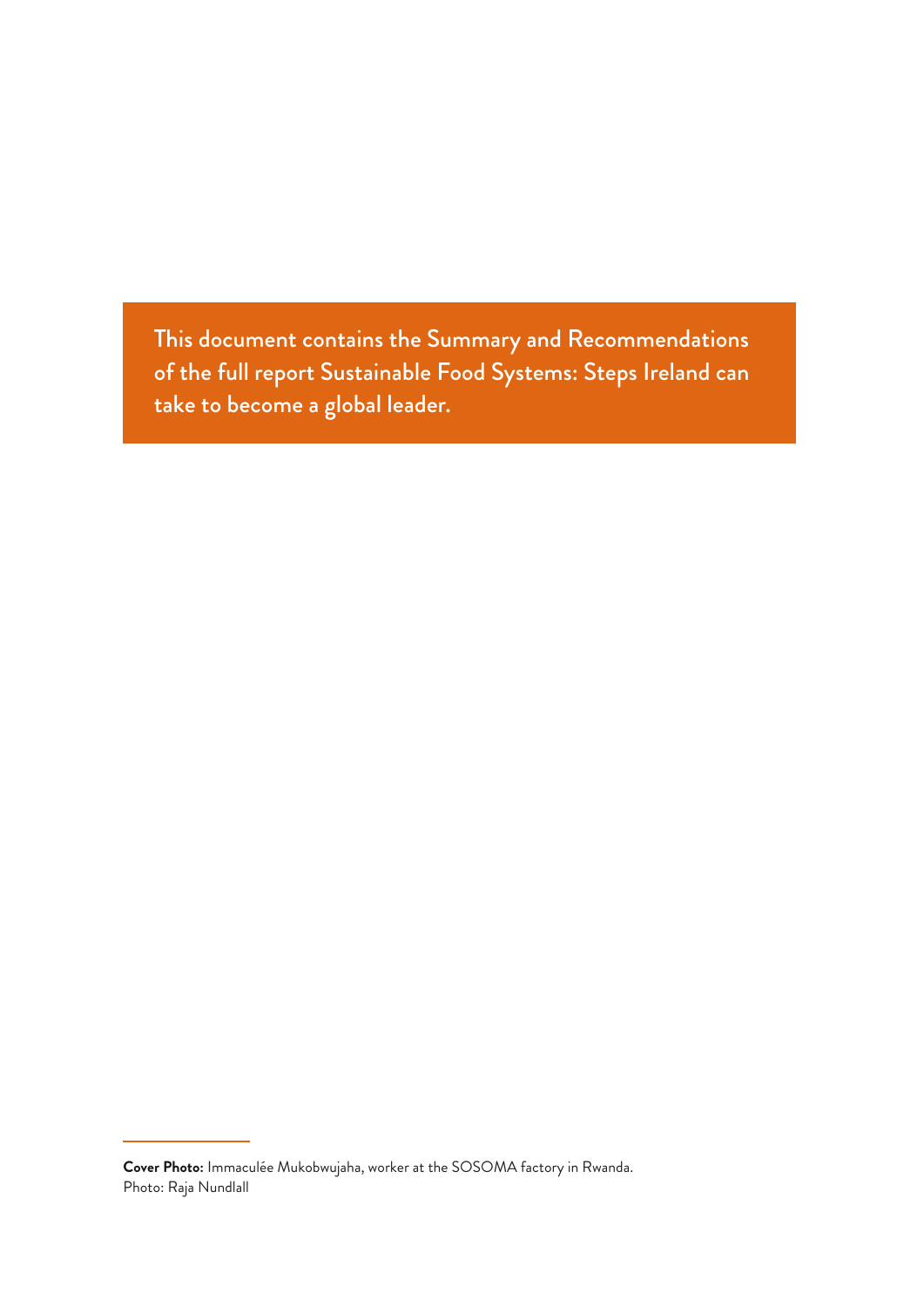## **Summary and Recommendations**

The growing evidence and appreciation of the complex interactions between agriculture and food systems, with the interconnected challenges of food insecurity, biodiversity loss, and climate change, are propelling debates on the transformation of these systems at all levels. Globally, a consensus may be emerging on the need for transformation, but there is no agreement on what innovative approaches can best deliver social, economic, and environmentally sustainable outcomes.

Both Oxfam Ireland and Trócaire work in contexts where agriculture and food is the main source of employment and income, is small scale and rainfed, and accounts for most of the food consumed within households and in their wider local communities. Countries' sustainable development is intertwined with securing these communities and their futures, building their food security, and strengthening their resilience to climate and other shocks.

The focus now, on food systems' thinking, presents an opportunity to holistically address diverse but interconnected social, economic, and environmental challenges. Underpinned by rights-based approaches, countries' agriculture and food policies must be framed in ways that foster social equity, women's empowerment, economic productivity and prosperity, environmental regeneration, and resilience building at all levels.

The Irish Government has set out the commendable ambition to become a global leader in sustainable food systems over the next decade.<sup>1</sup> Given Ireland's commitments to international and regional agreements, including those related to the right to food, the European Green Deal, and the Paris Agreement on climate change, this report assesses where Ireland is at and what Ireland needs to do, in both the domestic and international spheres, to achieve this ambition.

<sup>1</sup> Draft Agri-Food Strategy 2030, April 2021, available at: [https://www.gov.](https://www.gov.ie/en/consultation/bd894-public-consultation-on-the-environmental-assessment-of-the-draft-agri-food-strategy-to-2030/) [ie/en/consultation/bd894-public-consultation-on-the-environmental](https://www.gov.ie/en/consultation/bd894-public-consultation-on-the-environmental-assessment-of-the-draft-agri-food-strategy-to-2030/)[assessment-of-the-draft-agri-food-strategy-to-2030/](https://www.gov.ie/en/consultation/bd894-public-consultation-on-the-environmental-assessment-of-the-draft-agri-food-strategy-to-2030/)

The sustainable transformation of the global food system presents an immense challenge. The global food system<sup>2</sup> is at the centre of complex, interconnected challenges: including climate change, ecological degradation, land use competition, and conflict. An increasing number of people are facing food insecurity (a trend that has been further exacerbated by COVID-19), with the climate change and biodiversity emergencies further underpinning arguments for agriculture and food system transformation. The world faces the unprecedented challenge of pursuing human development and ensuring the right to adequate food for all on a planet where the population is estimated to increase to over 9 billion people by 2050,<sup>3</sup> in ways that don't breach essential ecological and planetary boundaries,<sup>4</sup> while tackling poverty and extreme inequality.

At a global level, agriculture, forestry, and other land usage accounts for 23% of all greenhouse gas emissions. Add in other emissions from the food chain, from farm to consumer, and the estimate rises towards 34%. In Europe, the agricultural sector accounts for 10.3% of GHG emissions. Irish agriculture contributes more than 30% of the country's national GHG emissions.5 This figure does not include the emissions related to land use and land use change generated by imports of commodities such as soy and beef. Critically, the great variety in the level of emissions associated with different agricultural approaches and products draws attention to the opportunities for incentivising systems that advance climate mitigation and adaptation objectives.

Please see Chapter Two for an outline of the key elements of food systems.

<sup>3</sup> [https://www.un.org/development/desa/en/news/population/world](https://www.un.org/development/desa/en/news/population/world-population-prospects-2019.html)[population-prospects-2019.html](https://www.un.org/development/desa/en/news/population/world-population-prospects-2019.html)

<sup>4</sup> [https://www.stockholmresilience.org/research/planetary-boundaries/](https://www.stockholmresilience.org/research/planetary-boundaries/planetary-boundaries/about-the-research/the-nine-planetary-boundaries.html) [planetary-boundaries/about-the-research/the-nine-planetary-boundaries.](https://www.stockholmresilience.org/research/planetary-boundaries/planetary-boundaries/about-the-research/the-nine-planetary-boundaries.html) [html](https://www.stockholmresilience.org/research/planetary-boundaries/planetary-boundaries/about-the-research/the-nine-planetary-boundaries.html)

<sup>5</sup> Teagasc: [https://www.teagasc.ie/publications/2020/agricultural-emissions-](https://www.teagasc.ie/publications/2020/agricultural-emissions---greenhouse-gases-and-ammonia.php#:~:text=Unfortunately%20for%20Irish%20farmers%2C%20agriculture,product%20of%20ruminant�s%20digestive%20process.) -greenhouse-gases-and-ammonia.php#:~:text=Unfortunately%20for%20 [Irish%20farmers%2C%20agriculture,product%20of%20ruminant's%20](https://www.teagasc.ie/publications/2020/agricultural-emissions---greenhouse-gases-and-ammonia.php#:~:text=Unfortunately%20for%20Irish%20farmers%2C%20agriculture,product%20of%20ruminant�s%20digestive%20process.) [digestive%20process.](https://www.teagasc.ie/publications/2020/agricultural-emissions---greenhouse-gases-and-ammonia.php#:~:text=Unfortunately%20for%20Irish%20farmers%2C%20agriculture,product%20of%20ruminant�s%20digestive%20process.)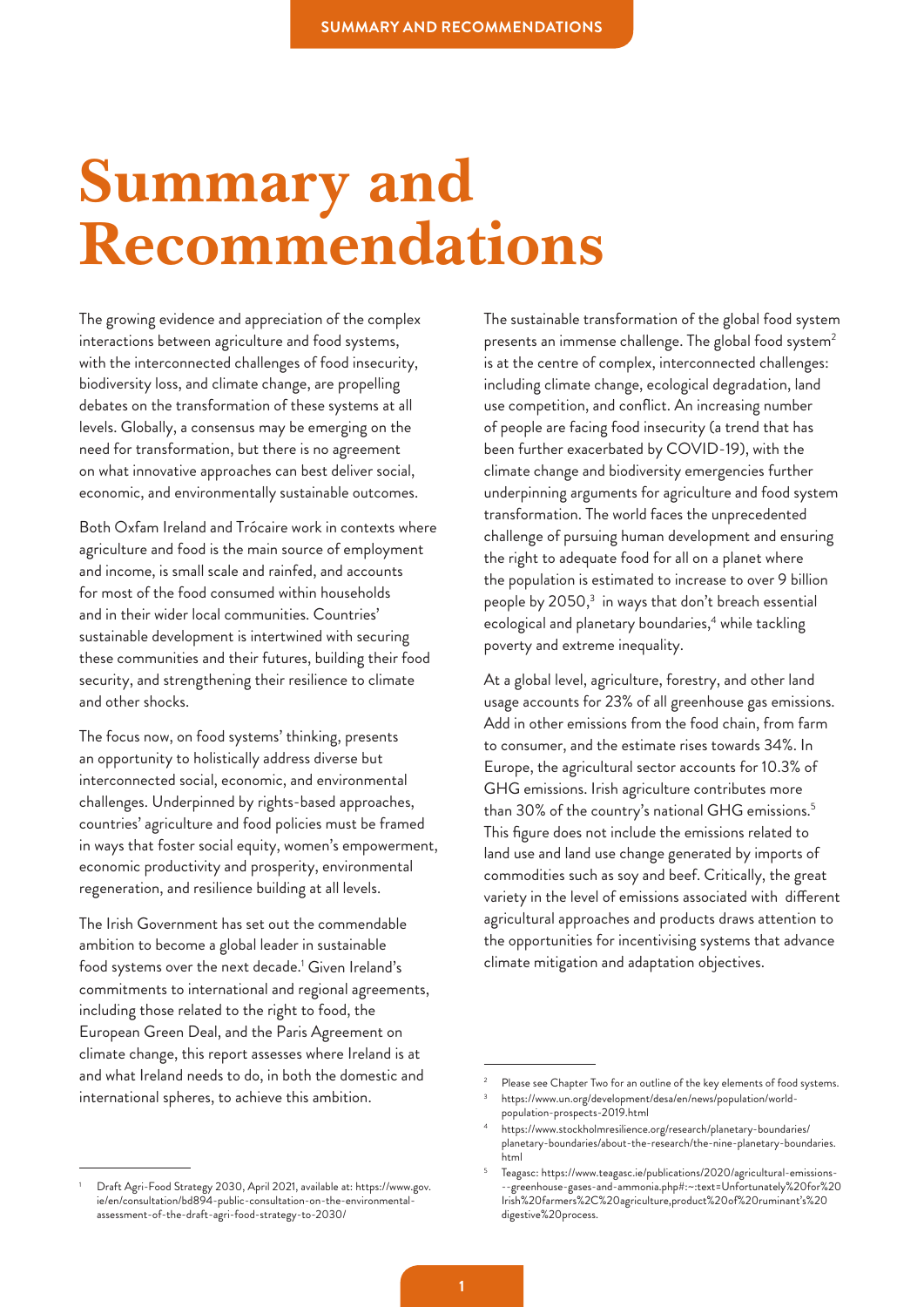The right to adequate food cannot be reduced to a right not to starve. While 'cheap' and 'available' to some, a significant ongoing failure of the global food system concerns the supply and access to nutritious foods for healthy living. We know that about 9% of the world's population is undernourished to various degrees,<sup>6</sup> while another 39% of adults, globally, were overweight in 2016, with 13% classed as obese. $^7$  According to the FAO, 3.5%8 of the Irish population, or 171,000 people, are severely food insecure, $9\,$  while a Safefood study from 2018 found that 1 in 10 Irish households were in food poverty.10 According to latest WHO figures, 25% of the Irish population, or 1.22m people, are obese (2016). This is an increase from 16% in 2000.<sup>11</sup>

Over the last few decades, national and transnational corporations in the agri-food sectors have conducted highly successful campaigns to, acquire land (e.g. through large-scale "land-grabbing<sup>12"</sup>), increase their control, and build dependence on proprietary inputs, including seeds and other genetic resources, capture digital data, and control institutional and public narratives about agriculture, food systems, and "development".<sup>13</sup> The extension of conventional "resource-grabbing" into intellectual, digital and social domains, paired with the increasing political influence that has accompanied corporate consolidation, has enabled industry players to shape agri-food systems to their benefit.<sup>14</sup> At the same time, a survey of the world's 350 most influential food

and agriculture companies has found that half of the companies assessed do not disclose targets or report on progress to reduce GHG emissions, while over a third do not sufficiently acknowledge their responsibility to ensure that the human rights of workers in their supply chain are respected, nor do they demonstrate any intention of helping to improve the livelihoods of smallholder farmers.15

As Dr. Sage (2015) puts it *"How we will feed the world in the decades ahead is becoming a highly contested arena of competing visions but one where sustainability is frequently cited in the discourses of opposing protagonists. On the one hand there remains a hugely powerful status quo that regards the current predicament of global malnourishment as vindication for the rejuvenation of an agri-industrial model that we might label as productivism. This paradigm extols the merits of next generation biotechnology and nanotechnology to deliver greater output (by between 70 to 100 percent) in order to feed a projected population of nine billion by 2050. While the emphasis remains on technological solutions and marketdriven innovations, an important strand of this approach ('sustainable intensification' ) argues that greater agricultural productivity could be achieved with reduced environmental impacts."*<sup>16</sup>

Since the food price crisis of 2007-08, momentum has being gathering around an alternative vision for agriculture and food systems. This *transformative narrative* is focused on pro-poor and pro-environment approaches, hallmarks of the groundbreaking International Assessment of Agricultural Knowledge, Science and Technology for Development, which Ireland endorsed. The IAASTD report highlighted the imperative of transitioning towards agriculture and food systems that are, not only productive, but also advance rural development, and environmental and social justice outcomes. In the intervening years, redesigning food systems in ways that address ecological, economic, and social sustainability has become a greater focus for UN agencies, including the FAO, academic, and scientific research literature. The outcomes of this focus include the development of analytical tools and policy recommendations that are designed as guides to support policy makers and other stakeholders plan, manage, and

<sup>6</sup> [https://ourworldindata.org/hunger-and-undernourishment#undernourishme](https://ourworldindata.org/hunger-and-undernourishment#undernourishment-by-world-region) [nt-by-world-region](https://ourworldindata.org/hunger-and-undernourishment#undernourishment-by-world-region)

<sup>7</sup> <https://www.who.int/news-room/fact-sheets/detail/obesity-and-overweight>

<sup>8</sup> <http://www.fao.org/sustainable-development-goals/indicators/212/en/>

In simple terms, a household is classified as severely food insecure when at least one adult in the household has reported to have been exposed, at times during the year, to several of the most severe experiences described in the FIES questions, such as to have been forced to reduce the quantity of the food, to have skipped meals, having gone hungry, or having to go for a whole day without eating because of a lack of money or other resources, available at: <http://www.fao.org/3/c-i4830e.pdf> ).

[https://irishheart.ie/news/many-low-income-families-struggle-to-afford](https://irishheart.ie/news/many-low-income-families-struggle-to-afford-healthy-diet/)[healthy-diet/](https://irishheart.ie/news/many-low-income-families-struggle-to-afford-healthy-diet/)

<https://apps.who.int/gho/data/node.main.A900A?lang=en>

Simon Hernandez-Arthur, Matt Grainger (2016), Custodians of the land, defenders of our future A new era of the global land rush, Oxfam, available at: [https://www.oxfam.org/en/research/custodians-land-defenders-our](https://www.oxfam.org/en/research/custodians-land-defenders-our-future)[future.](https://www.oxfam.org/en/research/custodians-land-defenders-our-future) Trocaire (2019), Making a Killing: Holding corporations to account for land and human rights violations, available at: [https://www.trocaire.org/](https://www.trocaire.org/sites/default/files/resources/policy/making_a_killing_holding_corporations_to_account_for_land_and_human_rights_violations_1.pdf) [sites/default/files/resources/policy/making\\_a\\_killing\\_holding\\_corporations\\_](https://www.trocaire.org/sites/default/files/resources/policy/making_a_killing_holding_corporations_to_account_for_land_and_human_rights_violations_1.pdf) [to\\_account\\_for\\_land\\_and\\_human\\_rights\\_violations\\_1.pdf](https://www.trocaire.org/sites/default/files/resources/policy/making_a_killing_holding_corporations_to_account_for_land_and_human_rights_violations_1.pdf)

Update: The emerging issue of "digitalization" of agriculture. Angelika Hilbeck & Eugenio Tisselli, in Hans R. Herren, Benedikt Haerlin and the IAASTD+10 Advisory Group (2020), Transformation of our Food Systems-The Making of a Paradigm Shift, Zukunftsstiftung Landwirtschaft and Biovision, available at:<https://www.arc2020.eu/wp->

Update: Corporate multilateralism at the UN, Pat Moone in Hans R. Herren, Benedikt Haerlin and the IAASTD+10 Advisory Group (2020), Transformation of our Food Systems-The Making of a Paradigm Shift, Zukunftsstiftung Landwirtschaft and Biovision, available at: [https://www.arc2020.eu/wp-content/uploads/2020/09/](https://www.arc2020.eu/wp-content/uploads/2020/09/FullTextOfTransformationFoodSystems.pdf) [FullTextOfTransformationFoodSystems.pdf](https://www.arc2020.eu/wp-content/uploads/2020/09/FullTextOfTransformationFoodSystems.pdf)

<sup>&</sup>lt;sup>15</sup> World Benchmarking Alliance, available at: [www.worldbenchmarkalliance.](www.worldbenchmarkalliance.org/publication/food-agriculture) [org/publication/food-agriculture](www.worldbenchmarkalliance.org/publication/food-agriculture)

Sage, C. (2015) Food and Sustainable Development: How should we feed the world? In *The Routledge International Handbook of Sustainable Development* (Redclift, M., Springett, D., eds), Abingdon, Oxon, UK : Routledge, pp. 264-277, available at: [https://www.academia.edu/7101864/](https://www.academia.edu/7101864/Food_and_Sustainable_Development_How_should_we_feed_the_world) [Food\\_and\\_Sustainable\\_Development\\_How\\_should\\_we\\_feed\\_the\\_world](https://www.academia.edu/7101864/Food_and_Sustainable_Development_How_should_we_feed_the_world)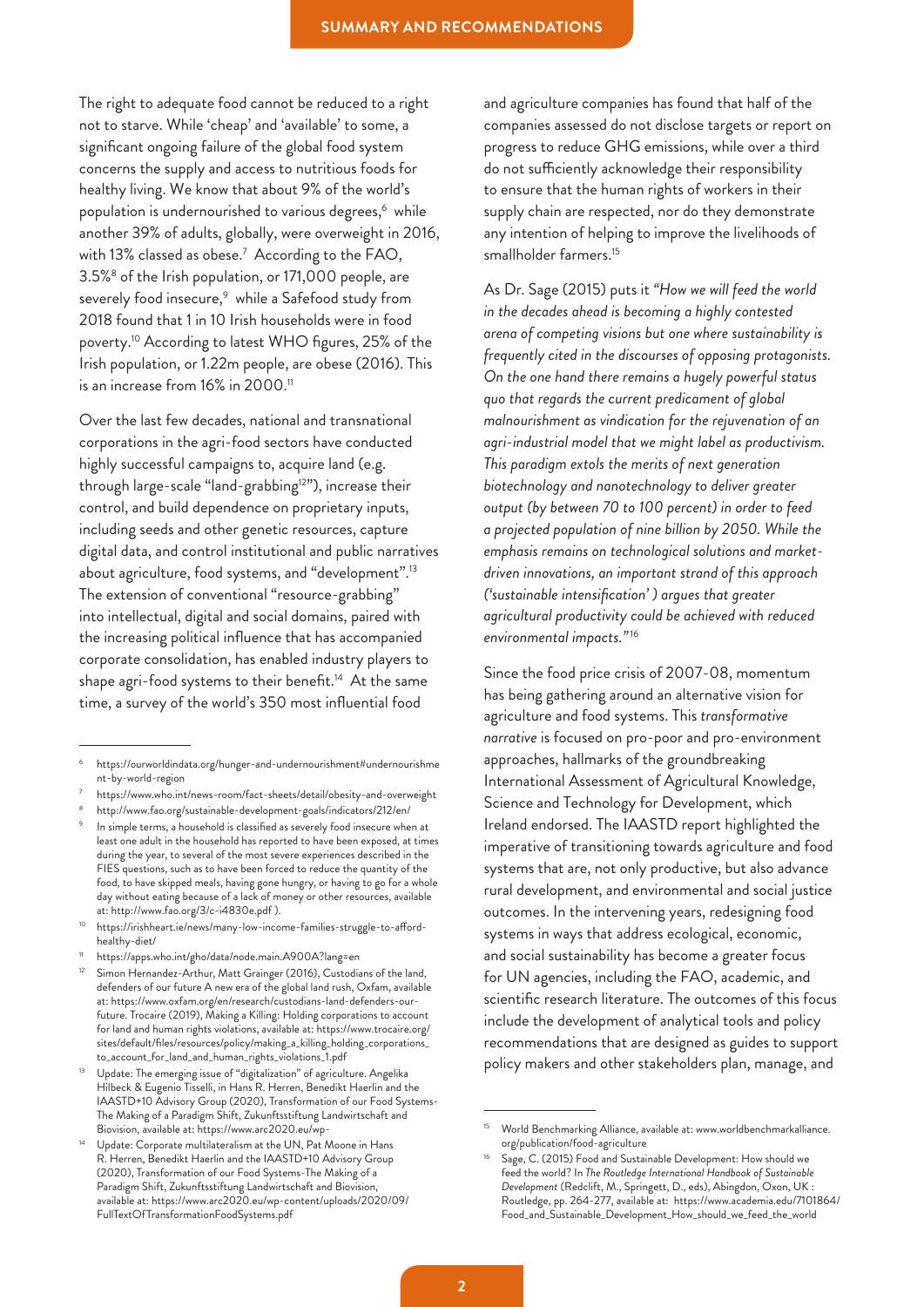evaluate transitions based on agroecological initiatives. An enabling environment that supports the scaling up and out of agroecological transitions is a priority for global peasant movements and their civil society allies in the global North and South.

This dynamic contestation represents the context for the United Nations Food Systems Summit (UNFSS). The UNFSS was initially characterised as a 'People's Summit' which would address solutions and contain diverse dialogue on topics ranging from nutrition, sustainability, equitable livelihoods, and resilience.<sup>17</sup> However, in the lead up to the summit, concerns about the approaches being taken by the UNFSS have been expressed by civil society, especially those representing small-holders in the Global South and indigenous peoples. In 2020, over 300 civil society organisations<sup>18</sup> signed a joint letter over shared concerns around the lack of human rights approaches and legitimacy and the lack of inclusiveness in preparations for the UNFSS. Since then, the Civil Society and Indigenous Peoples' Mechanism (CSM)19 of the Committee on World Food Security (CFS), the largest international space of civil society organisations (CSOs) working to eradicate food insecurity and malnutrition, have voiced their concerns over the proposed operation of the UNFSS and put forward proposals for how these concerns could be addressed. These include a proposal that the UNFSS should have an explicit aim to "reverse the corporate capture of food systems, an additional action track should be established, as part of the formal summit process, to focus on the transformation of corporate food systems."20

#### *What is a sustainable food system?*

For a food system to be sustainable, it needs to generate positive value across all three dimensions of sustainability: economic, social, and environmental. The  $FAO (2018)^{21}$  elaborates on this:

- On the economic dimension, a food system is considered sustainable if the activities conducted by each food system actor or support service provider are commercially or fiscally viable. The activities should generate benefits, or economic value-added, for all categories of stakeholders: wages for workers, taxes for governments, profits for enterprises, and food supply improvements for consumers.
- On the social dimension, a food system is considered sustainable when there is equity in the distribution of the economic value-added, taking into account vulnerable groups categorized by gender, age, race, and so on. Of fundamental importance, food system activities need to contribute to the advancement of important socio-cultural outcomes, such as nutrition and health, with respect for local and indigenous peoples' traditions, labour conditions, and animal welfare.
- On the environmental dimension, sustainability is determined by ensuring that the impacts of food system activities on the surrounding natural environment are neutral or positive, taking into consideration biodiversity, water, soil, animal and plant health, the carbon footprint, the water footprint, food loss and waste, and toxicity

Changing the food system to achieve these sustainability outcomes means shifting the conditions that are holding the problems in place. Kania, J. et al. (2018) identify six conditions for systems change, based on structural, relational, and transformative change, as illustrated in the diagram below. This report focusses primarily on the structural dimension and the power dynamics of the relational change dimension.

UN FSS, available at: <https://www.un.org/en/food-systems-summit>

[https://www.foodsovereignty.org/wp-content/uploads/2020/02/EN\\_](https://www.foodsovereignty.org/wp-content/uploads/2020/02/EN_Edited_draft-letter-UN-food-systems-summit_070220-4.pdf) [Edited\\_draft-letter-UN-food-systems-summit\\_070220-4.pdf](https://www.foodsovereignty.org/wp-content/uploads/2020/02/EN_Edited_draft-letter-UN-food-systems-summit_070220-4.pdf)

CSM online – What is the CSM, available at: [http://www.csm4cfs.org/the](http://www.csm4cfs.org/the-csm/)[csm/](http://www.csm4cfs.org/the-csm/)

CSM Letter to the CFS Chair on Food Systems Summit, available at: <http://www.csm4cfs.org/letter-csm-coordination-committee-cfs-chair/>

FAO (2018) Sustainable food systems: Concept and framework, available at:<http://www.fao.org/3/ca2079en/CA2079EN.pdf>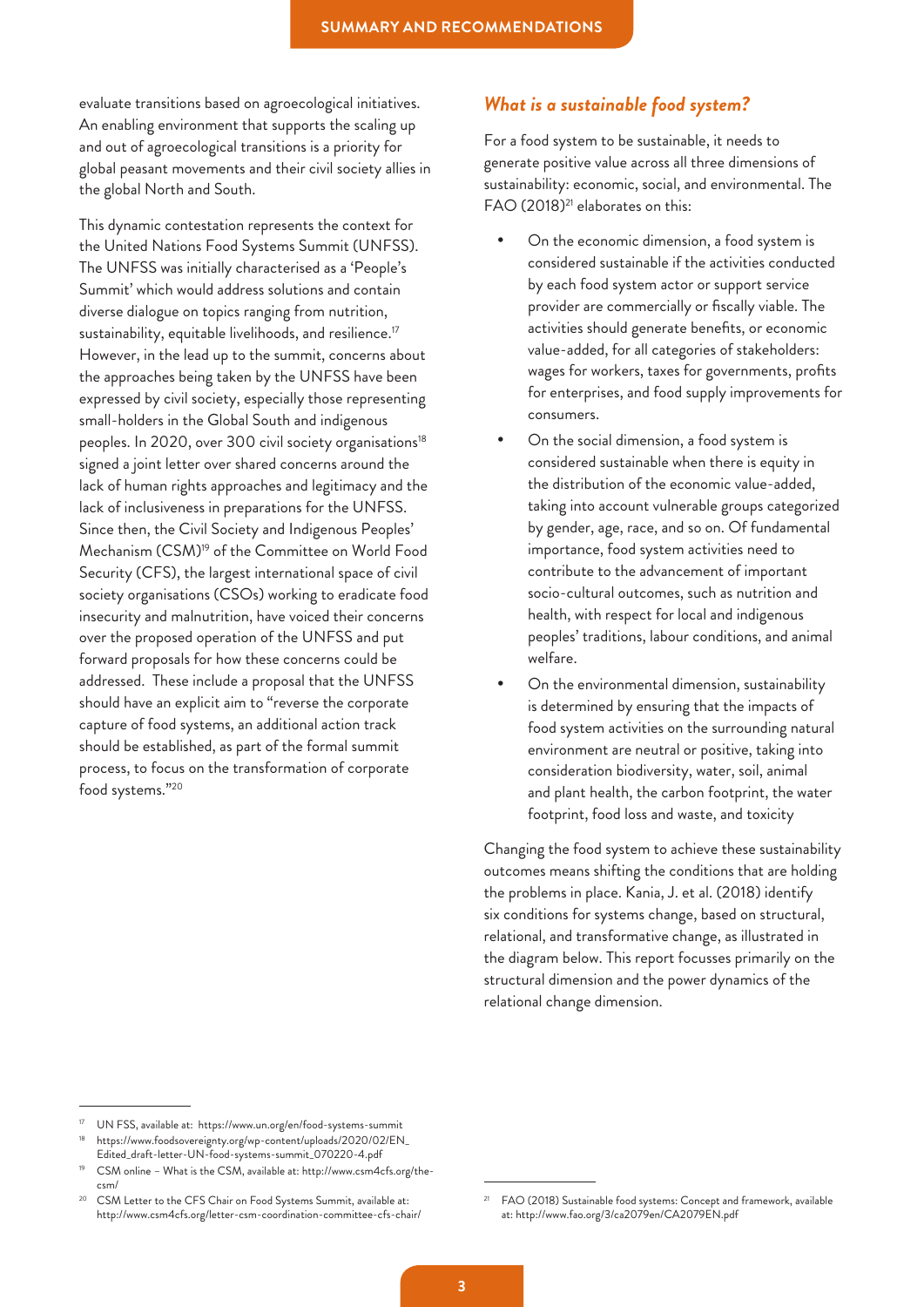**Figure S1:** Six Conditions of Systems Change



*Source: Kania, J., Kramer, M. Senge, P. (2018) The Water of Systems Change, FSG*

#### *What Ireland needs to do to become a global leader in sustainable food systems*

**a. Farmers should be incentivised and rewarded for sustainable food production. Programmes with clear environmental and social sustainability objectives should be increasingly prioritised in the Department of Agriculture's budget allocations, including, but not limited to, the expansion of results-based approaches. A much larger proportion of ODA spending on agriculture should be spent on sustainable agriculture, especially agroecological initiatives.**

One of the key levers Ireland can use to ensure more sustainable food production is by making national agricultural schemes payments reward sustainable practices by incentivising desirable environmental outcomes. At present, 81% of national Irish funding is directed toward projects that are not described as sustainable agriculture, 8% to 'significantly' sustainable, and 11% to 'principally' sustainable agriculture. The disproportionate funding to conventional agriculture, with no environmental or social targets attached to it, is also compounded by the fact that, in some cases, farmers are penalised for their efforts to support biodiversity. For example, when hedges and trees are planted, this area can be deducted from the land eligible for grants, so farmers are penalised rather than rewarded by their efforts – efforts that support both wildlife habitat and carbon sequestration efforts.

**Figure S2:** Domestic agricultural Schemes payments 2020



*Source: Gov.ie, Scheme Payments by County September to December 2020, Published 14/01/2021 [https://www.gov.ie/en/](https://www.gov.ie/en/publication/5f0e9-scheme-payments-by-county-september-to-december-2020/) [publication/5f0e9-scheme-payments-by-county-september-to](https://www.gov.ie/en/publication/5f0e9-scheme-payments-by-county-september-to-december-2020/)[december-2020/](https://www.gov.ie/en/publication/5f0e9-scheme-payments-by-county-september-to-december-2020/)*

The same logic, of supporting sustainable rather than conventional agricultural initiatives, should apply to Ireland's development cooperation strategies, yet the majority of Irish ODA for food and nutrition security is not clearly directed toward sustainable or agroecological initiatives. Figure S3, below, shows that just 21% (USD 23.5 million) of agricultural ODA between 2016-2018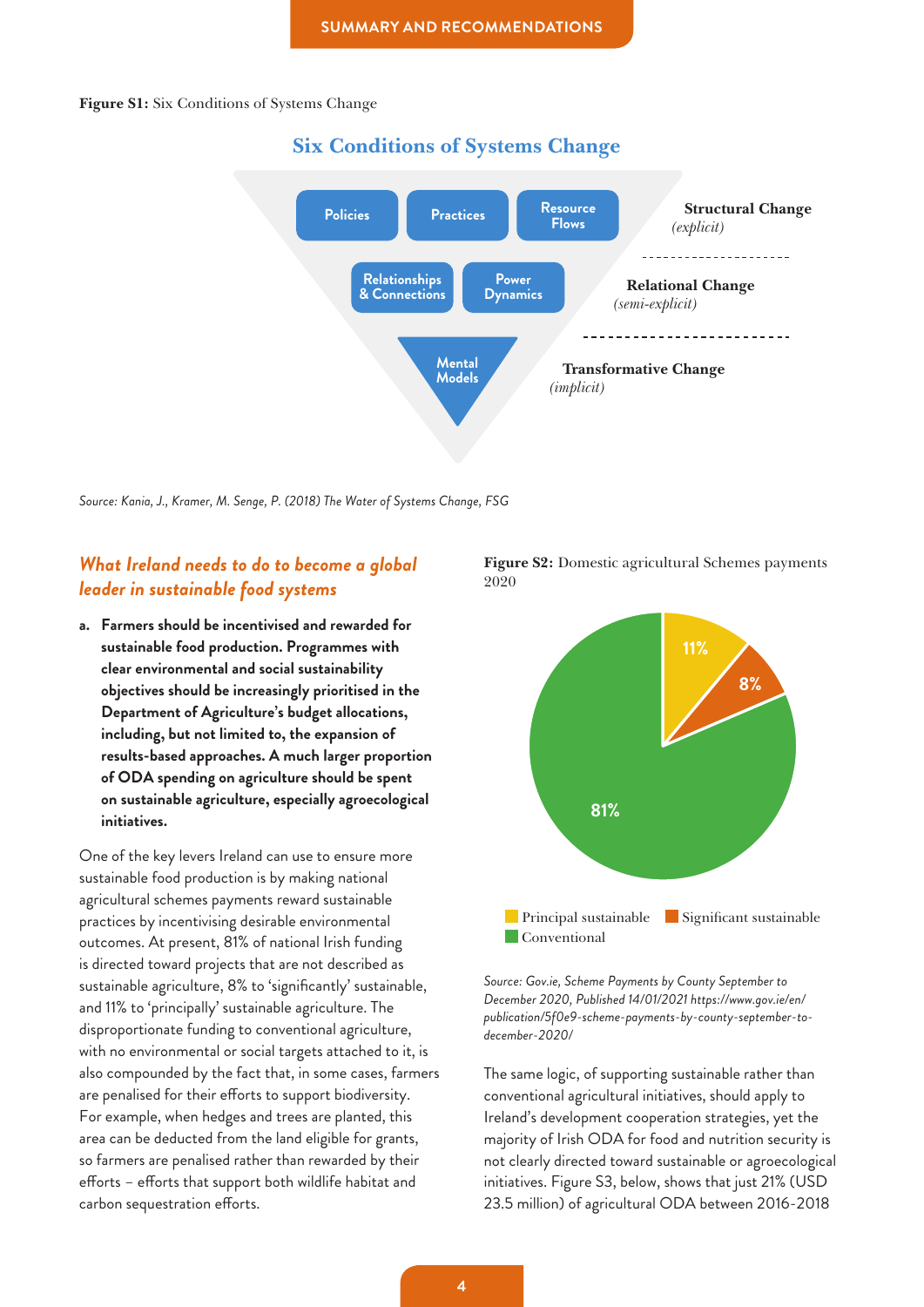was directed toward projects described as sustainable (e.g. 'agroecology'22 or 'sustainable agriculture').23 When combined with projects described in such a way that they could be considered *potentially* sustainable (e.g. projects aiming to increase the diversification of incomes but with no clear sustainable description), this share grows to 41% (USD 45.7 million). The remaining 59% (EUR 64.9 million) was invested in projects with no mention of sustainability, which could comprise industrial agricultural practices.

**Figure S3:** Proportion of agricultural ODA targeting sustainable vs other agricultural approaches (total, 2016-2018)24



*Source: OECD CRS, 2016-2018 microdata, constant 2018 USD, disbursements, and author's calculations*

**Recommendation 1:** Mainstream the pilot Results-Based Programme, with an aim that the majority of agricultural schemes payments will be directed towards sustainable agriculture by 2030. A critical component of this will be ensuring the co-creation of the scoring system with farmers.

**Recommendation 2:** Ireland explicitly recognises the principles of agroecology as a key part of the solution in building sustainable food systems. Ireland should commit to increasing the proportion of ODA spending on agriculture and food systems directed towards the scaling up and out of agroecological initiatives.

**b. Ensure Ireland is using appropriate sustainability metrics to monitor sector wide progress and has an independent and trusted mechanism to measure progress on transitioning to sustainable food production**

While Ireland's agricultural production may be considered less destructive for the environment in contrast to large-scale industrial agriculture in other countries, narratives claiming that Ireland's food is 'produced sustainably' or that the Irish food industry has made great progress towards 'driving sustainable food production' are difficult to validate when assessing agri-environmental indicators. This is highly detrimental to establishing trust along the food supply chain and can undermine Ireland's credibility, therefore putting at risk future trade opportunities, as consumers (domestically and abroad) increasingly demand transparent, ethical food production.

Narratives relating to Origin Green's role in promoting sustainable agriculture are especially hard to validate, in light of deteriorating quality of water, air, and biodiversity since the programme's launch. For example, the figure below contrasts the current trends in ammonia emissions (in a BAU approach) with the required trend to achieve the Ag-Climatise target. The increasing trend since 2010 does little to suggest that introduction of Origin Green in 2012 led to more sustainable approaches to agricultural production.

In addition, for transparency and substance, Ireland would benefit from harmonising its use of metrics across government agencies; and developing more ambitious and comprehensive measurements of sustainability, for example, moving beyond yield as a primary indicator of efficiency. Further, in light of Ireland's role domestically and abroad, in terms of knowledge transfer and innovation, Ireland would benefit from underlining all technological solutions with clear and fair data use principles; i.e., ethical practices need to be embedded in responsible data collection and analysis to avoid imbalances of power through asymmetry of access to information.

Throughout the report, 'agroecology' refers to the principles of agroecology as defined by the FAO (2018), which defines agroecology as: '*an integrated approach that simultaneously applies ecological and social concepts and principles to the design and management of food and agricultural systems. It seeks to optimize the interactions between plants, animals, humans and the environment while taking into consideration the social aspects that need to be addressed for a sustainable and fair food system'*. P. 1 of FAO (2018) Ten Elements of Agroecology, I9037EN/1/04.18

<sup>23</sup> Climate-Smart Agriculture (CSA) was classified as 'potentially sustainable' given that agroecological principles are not foundational to CSA.

<sup>&</sup>lt;sup>24</sup> The analysis identifies sustainable ODA investments as those which are described in the microdata as relating to 'agroecology' or 'sustainable agriculture' (including diversification, seeds, agroecology, and sustainability). Those identified as 'potentially sustainable' include investments related to resilience, local food production, 'improved' practices or production, integrated approaches, and transformative agriculture. Both classifications are weighted the same.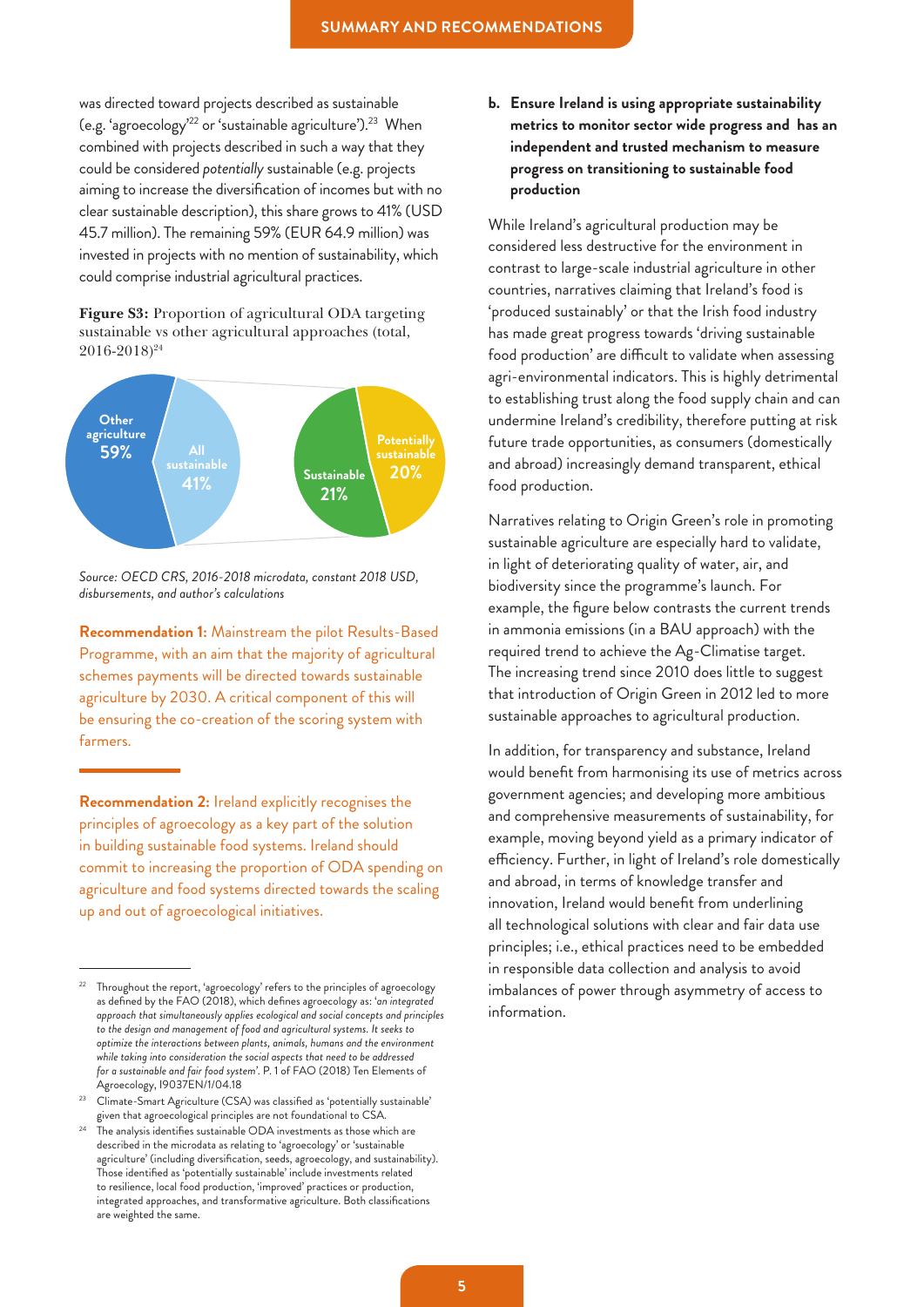ϮϬϭϬĚŽĞƐůŝƚƚůĞƚŽƐƵŐŐĞƐƚƚŚĂƚŝŶƚƌŽĚƵĐƚŝŽŶŽĨKƌŝŐŝŶ'ƌĞĞŶŝŶϮϬϭϮůĞĚƚŽŵŽƌĞƐƵƐƚĂŝŶĂďůĞ



Figure S4: Ammonia from agriculture - Business as Usual vs Ag-Climatise target

*Source: Eurostat, Ammonia emissions from agriculture (source: EEA) [SDG\_02\_60] ^ŽƵƌĐĞ͗ƵƌŽƐƚĂƚ͕ŵŵŽŶŝĂĞŵŝƐƐŝŽŶƐĨƌŽŵĂŐƌŝĐƵůƚƵƌĞ;ƐŽƵƌĐĞ͗Ϳ^'ͺϬϮͺϲϬ*

**Recommendation 3:** Agree appropriate sustainable Accommendation of groupping occurrence in the contractors with the contractors of particles in the contractors of particles in the contractors of particles in the contractors of the standard and agri-food policy-making pro we we health the relevant statement and the theories are the relevant stakeholders and the consultations prior and during the development international experts and relevant stakeholders and the consultations prior and duri wech cated within evolving international norms. These which was trategies. It has also made progress sinc located within evolving international norms. These Further, in the colling international norms. These the classic measures of the former agri-food strategies is role on the intervals role of the former agri-food strategies is and about the classic measures of consultation agricultural productivity to assess food systems against (Area Constitution proceed for the former again root entang<br>A final productivity to assess food systems against (Area 2025), for example, in terms of better their contribution to nourishing humans and bolstering experience and the state of the state state their contribution to nourishing humans and bolstering and expedient representation. environmental outcomes (biodiversity, diverse landscape, and the constant of the constant of the constant of the constant of the constant of the constant of the constant of the constant of the constant of the constant of t healthy habitats). This important task should be under **Example 1999** Thomever, genuer imparances remain and, important the remit of an independent body with no conflicts of private sector and state bodies maintain a multiple sector.

**c. Address power imbalances in policy influence and representation (including southern women smallholders) by ensuring balanced stakeholder representation across the spheres of social, economic, and environmental sustainability in the make-up of stakeholder approaches to developing, implementing, and monitoring the transition to a sustainable food system.**

Ireland has a strong basis when it comes to participative agri-food policy-making processes, with extensive consultations prior and during the development of its strategies. It has also made progress since the consultation process for the former agri-food strategy (Food Wise 2025), for example, in terms of better gender representation.

interests – see Recommendation 22. However, gender imbalances remain and, importantly, private sector and state bodies maintain a much larger presence in decision-making processes than environmental and social sustainability representatives. IN ADDITION AND SUNDOMINATIONS AND SOCIAL SASTAMASMISY TOP ISSURATIONS<br>In addition, greater efforts should be made to ensure the voices of low-incomendation 4: Ensure the provision of the voices of low-income country partners and those  $\frac{1}{\sqrt{2}}$ impacted by Irish agriculture and food policies are integrated into policy making.

> Given the complexities and divergent interests of various groups involved in food systems, mediation mechanisms to maintain the integrity of participative processes could play a role in keeping dialogue open amongst disagreeing stakeholders. This is particularly relevant in light of the criticisms raised on the UN Food System Summit's structure and public engagement. The CSM repeatedly raising concerns related to the Summit's governance, the absence of robust mechanisms to address conflicts of interest and the need to recognise human rights as the core foundational pillar for food systems. Prioritisation of the voices of those who produce most of the food that is consumed in the developing world, small scale farmers,

Recommendation 4: Ensure the provision of the voices of low-income country partners<br>
impacted by light agriculture and food poli metadata, methodological notes, and sources for all government publications. Harmonise definitions and lategrated into policy making. conceptualisations of key food systems concepts across Civen the complexities and divergent interes government departments. Align with Open Data principles and embed ethical practices in responsible data collection and analysis.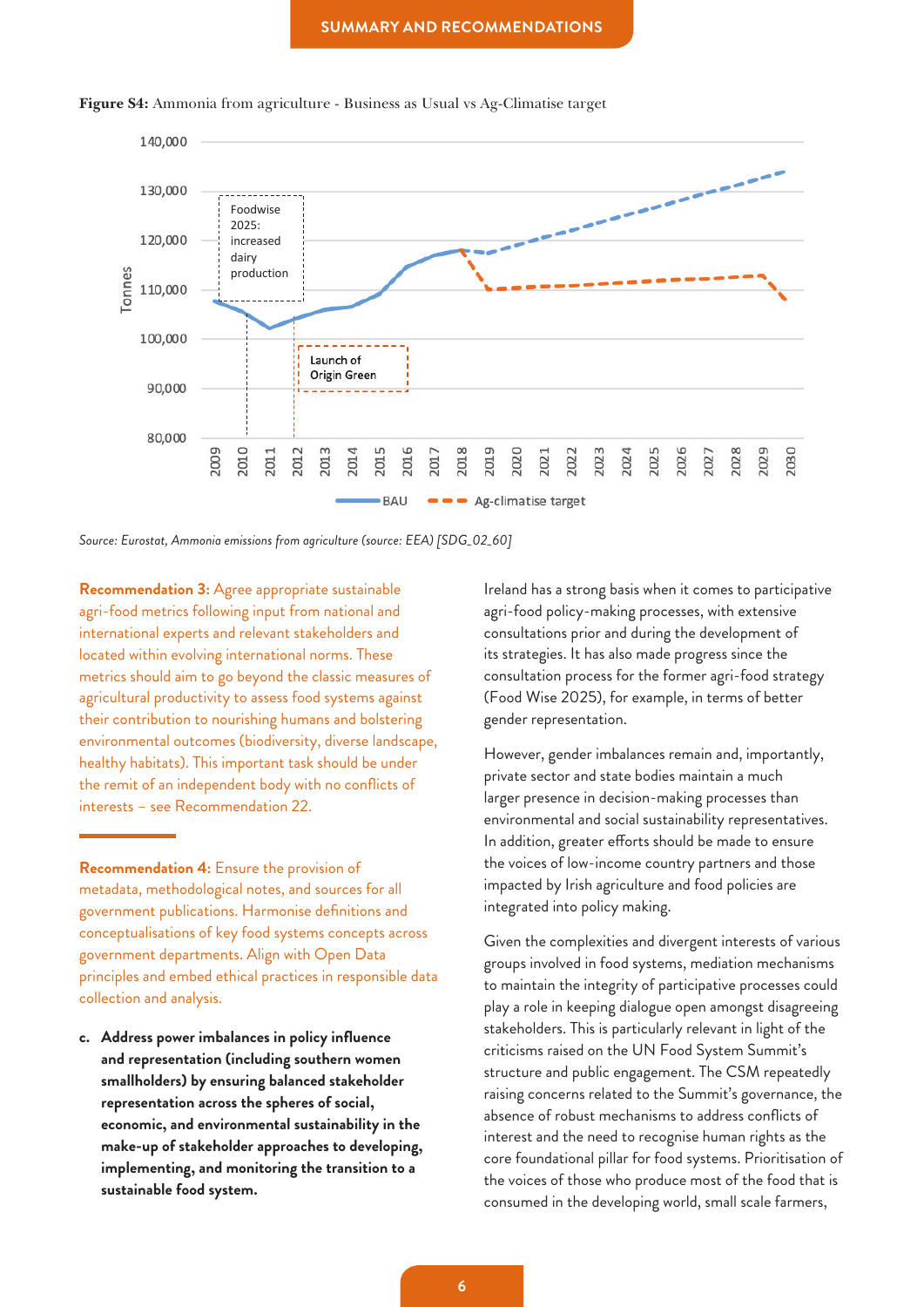is deemed inadequate, resulting in the risk of the most powerful and well-resourced participants dominating the agenda.25

**Recommendation 5:** Ensure balanced stakeholder representation across the spheres of social, economic, and environmental sustainability in the make-up of future stakeholder approaches to developing, implementing, and monitoring policies for a sustainable food system that is grounded in a human rights framework.

#### **d. Urgently review national agri-food policies and targets to reflect the new national GHG emissions reduction target and a food systems approach**

A key challenge with the various agri-food and relevant climate action strategies is a lack of clarity around the means of achieving climate change goals, in particular the lack of specificity around sectoral targets, and the subsequent potential lack of ambition of these targets. An important step in defining these targets will be the national carbon budget allocation.

As of 2018, 91% of Irish agricultural CH4 emissions came from cattle (35% dairy, 56% beef).<sup>26</sup> Agricultural methane in Ireland is responsible for an ongoing contribution to global warming; equivalent to 30 years of current energy CO2 emissions.<sup>27</sup> These CH4 emissions demonstrated a decreasing trend between 2005 and 2011, at which point a sharp increase occurred. This rise is associated with government policy endorsement of sectoral agricultural strategy, i.e., plans to expand milk production under Food Wise 2025, and is expected to continue rising. During the 2013 – 2018 period, as milk production rose, so did levels of nitrogen by 15.7%.<sup>28</sup> <sup>29</sup> This 'national climate policy failure' since 2010 has 'undone 20 years of mitigation effort', seriously undermining efforts for sustainable food systems.<sup>30</sup>

At the same time, dairy farming is more lucrative than other agricultural activities, including beef and, as such, is much more attractive for current farmers and new entrants. There are ample arguments to be made in favour of reducing herd sizes, especially for those focused on achieving reduced GHG emissions; particularly in light of the portion of agricultural GHG emissions that come from these sectors.

In addition, the national approach is heavily reliant on technological innovation to the detriment of social. Social innovation refers to the design and implementation of new solutions that imply conceptual, process, product, or organisational change, *which* ultimately aim to improve the welfare and wellbeing of individuals and communities. Policies are thus needed to support public, non-profit and private actors to co-construct and implement socially innovative solutions.31 Social innovation is a prerequisite for solving problems such as discrimination, poverty, or pollution. It relates to changes in social relations, behaviour, norms, and values. Social innovation is considered essential as both an instrument and a process to ensure a transition towards more sustainability.<sup>32</sup> The government's key agri-food policies would benefit from explicitly including a participative approach to shifting Ireland's largely herdbased farming toward more sustainable practices. This will support a *just transition* for farmers and support ownership of the transition, thus increasing the likelihood of both immediate and long-term uptake.

Further, more detailed provisions could be included in the AFS 2030; for example, to show how enforceability will be implemented. In addition, other targets could be deemed lacking in ambition, such as targets to reduce ammonia emissions to 2014 levels, rather than the lower levels found in 2010.

In addition, greater emphasis could be placed on regenerative approaches rather than sustainable intensification, as the former provides greater space for the comprehensive perspective required for transformation towards sustainable food systems.

**Recommendation 6 Update:** Ag-Climatise in 2021 to reflect new national commitments to reducing GHG emissions to be set out in the forthcoming climate budgets. Aim to reduce ammonia emissions to 2010 levels. Include a greater emphasis on stimulating demand for organic produce in Ireland.

<sup>25</sup> [http://www.csm4cfs.org/wp-content/uploads/2020/03/EN\\_CSO-Letter](http://www.csm4cfs.org/wp-content/uploads/2020/03/EN_CSO-Letter-to-UNSG-on-UN-food-systems-summit.pdf)[to-UNSG-on-UN-food-systems-summit.pdf](http://www.csm4cfs.org/wp-content/uploads/2020/03/EN_CSO-Letter-to-UNSG-on-UN-food-systems-summit.pdf) [http://www.csm4cfs.org/](http://www.csm4cfs.org/letter-csm-coordination-committee-cfs-chair/) [letter-csm-coordination-committee-cfs-chair/](http://www.csm4cfs.org/letter-csm-coordination-committee-cfs-chair/)

<sup>26</sup> EPA (2020) Ireland's Provisional Greenhouse Gas Emissions 1990-2019

<sup>27</sup> Price, P. & Mullen, B. (October 2020) Assessing methane (CH4) from Irish agriculture in climate policy 2005–2020 using the GWP100 and GWP\* greenhouse gas (GHG) equivalence metrics Working Paper, October 2020.

<sup>28</sup> Price, P. & Mullen, B. (October 2020) Assessing methane (CH4) from Irish agriculture in climate policy 2005–2020 using the GWP100 and GWP\* greenhouse gas (GHG) equivalence metrics Working Paper, October 2020.

<sup>&</sup>lt;sup>29</sup> Department of Communication, Climate Action, and the Environment: National Energy & Climate Plan 2021 – 2030

<sup>30</sup> Price, P. & Mullen, B. (October 2020) Assessing methane (CH4) from Irish agriculture in climate policy 2005–2020 using the GWP100 and GWP\* greenhouse gas (GHG) equivalence metrics Working Paper, October 2020.

<sup>31</sup> OECD online, 'Social Innovation', available at: [https://www.oecd.org/](https://www.oecd.org/regional/leed/social-innovation.htm) [regional/leed/social-innovation.htm](https://www.oecd.org/regional/leed/social-innovation.htm)

<sup>&</sup>lt;sup>32</sup> Bock, B. B. (2012) Social innovation and sustainability; how to disentangle the buzzword and its application in the field of agriculture and rural development, *Studies in Agricultural Economics* 114(2012), 57-63, [http://](http://dx.doi.org/10.7896/j.1209) [dx.doi.org/10.7896/j.1209](http://dx.doi.org/10.7896/j.1209)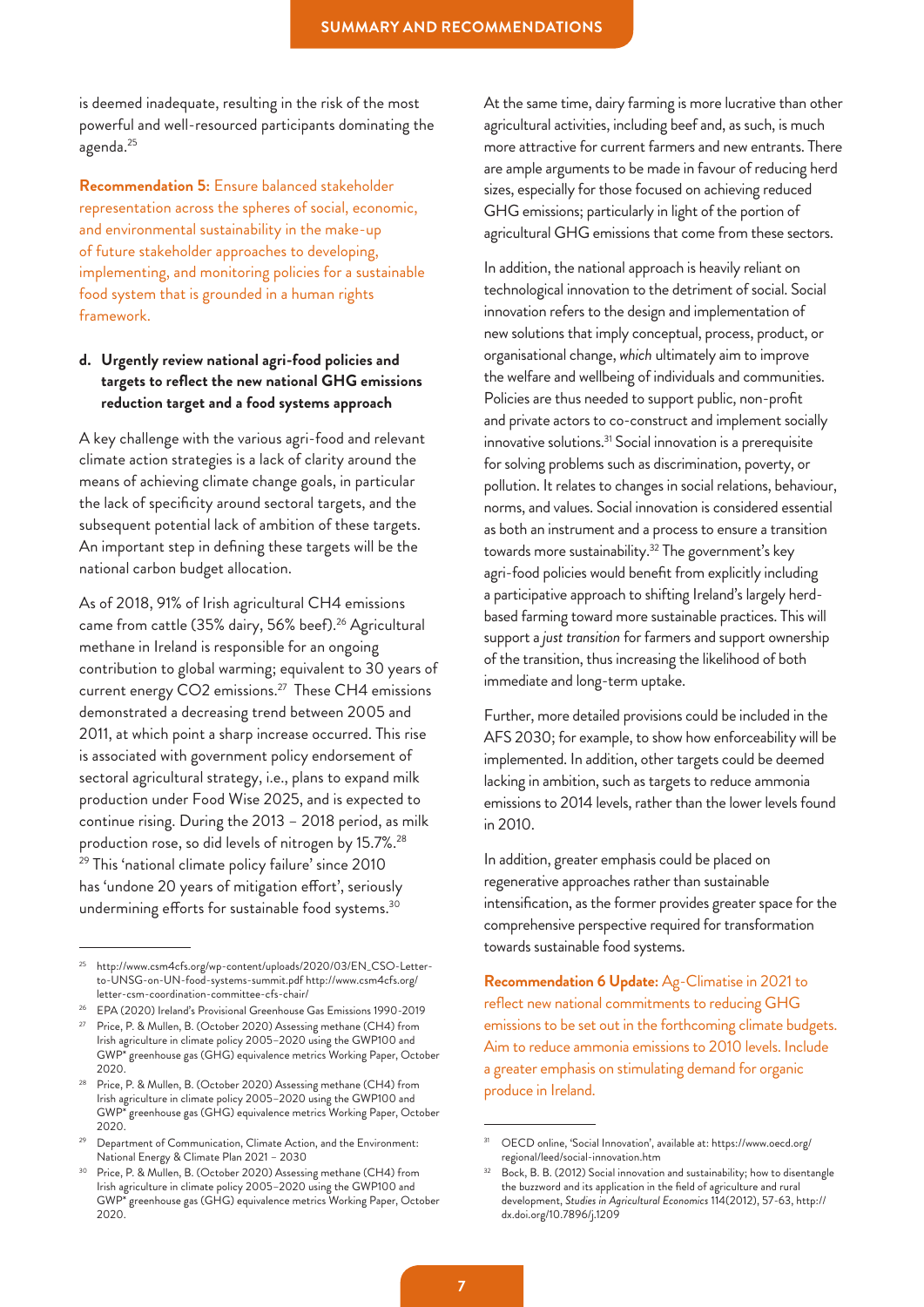**Recommendation 7:** Include clear mechanisms for accountability and enforcement of targets set out in national policies.

**Recommendation 8:** Immediately invest more resources in research on the feasibility and value of regenerative agricultural practices in the Irish context. Place greater emphasis on social innovation alongside technological innovation.

#### **e. Ensure Ireland consistently promotes sustainable food systems across relevant international policy forums.**

Ireland can demonstrate food systems leadership beyond the UN FSS: Ireland should acknowledge that the UN FSS's ambition to be a "People's Summit" and "A Solutions Summit" necessitates action on the key concerns that has mitigated against the active participation of the largest international space for civil society organisations working to eradicate food insecurity and malnutrition, the CSM. Taking a leadership role on sustainable food systems requires Ireland looking beyond the UNFSS and reinforcing the mandate and role of the most inclusive intergovernmental and international global platform for food security and nutrition, the Committee on World Food Security.

While Ireland has a strong reputation when it comes to tackling hunger, in part reflected in its support for the UNFSS, recent policy documents suggest a risk of diverging from core development principles. Indeed, greater emphasis appears in the narratives (e.g. relating to the AADP) and on the use of development cooperation as a tool to benefit Irish businesses and trade, rather than emphasising support to low-income countries to achieve locally-owned sustainable food systems based on their specific climatic, cultural, and nutritional needs.

Ireland demonstrates global leadership in terms of food safety and ODA disbursements to food and nutrition security – which have remained consistently higher (as a portion of their total ODA) than their DAC peers since 2007. In addition, the data suggest that this ODA prioritises resilience and climate change adaptation, and, importantly, marginalised groups, inclusive policies, and smallholder farmers, thus aligning with at least some of the principles of an agroecological approach.<sup>33</sup>

At the same time, Ireland could demonstrate greater leadership by increasing its ODA to agricultural research, extension, and education. The progressive alignment of investments in these areas can support the scaling up and out of innovative approaches for sustainable food systems, especially those based on agroecological approaches, as highlighted by the recently adopted CFS policy recommendations.34

Ireland should ratify the Nagoya Protocol on Access to Genetic Resources and the Fair and Equitable Sharing of Benefits Arising from their Utilization to the Convention on Biological Diversity. The Protocol is a 2010 supplementary agreement to the 1992 Convention on Biological Diversity.35 Ireland must also advocate at global and regional levels for strengthened equity within the WTO system; for example, to deter oligarchic type market control of genetic resources, the privatisation of biodiversity, and the appropriation of knowledge relating to genetic diversity. Engagement with African countries should consider impact assessments that identify mutually beneficial initiatives which prioritise the recipients of ODA, rather than domestic agri-businesses.

**Recommendation 9:** Mainstream a food systems approach in all institutions and organisations involved in development cooperation, including the human rights and food sovereignty components. Specifically, ensure transparency of all public funding to demonstrate the mutual benefits of funding and ensure same is not disproportionately benefitting Irish businesses to the detriment of local markets in low-income countries.

**Recommendation 10:** Increase the quantity and focus of development cooperation flows for agricultural research, extension, and education in low-income countries. Prioritise bilateral and multilateral investments in these areas towards support of indigenous institutions and bottom-up approaches.

**Recommendation 11:** Ratify the Nagoya protocol. Advocate for greater acknowledgement of traditional knowledge as a key part of the evidence-base for decision making regarding food systems. Advocate for more inclusive and fair policy and agricultural trade spaces, including a reform of the TRIPS agreement to eliminate oligarchic type market control of agri-businesses and the privatisation of biodiversity.

<sup>&</sup>lt;sup>33</sup> HLPE (2019) Agroecological and other innovative approaches for sustainable agriculture and food systems that enhance food security and nutrition. A report by the High Level Panel of Experts on Food Security and Nutrition of the Committee on World Food Security, Rome

Policy recommendations on agroecological and other innovative approaches for sustainable agriculture and food systems that enhance food security and nutrition, available at:<http://www.fao.org/3/nf777en/nf777en.pdf>

Nagoya Protocol On Access To Genetic Resources And The Fair And Equitable Sharing Of Benefits Arising From Their Utilization To The Convention On Biological Diversity, Article 1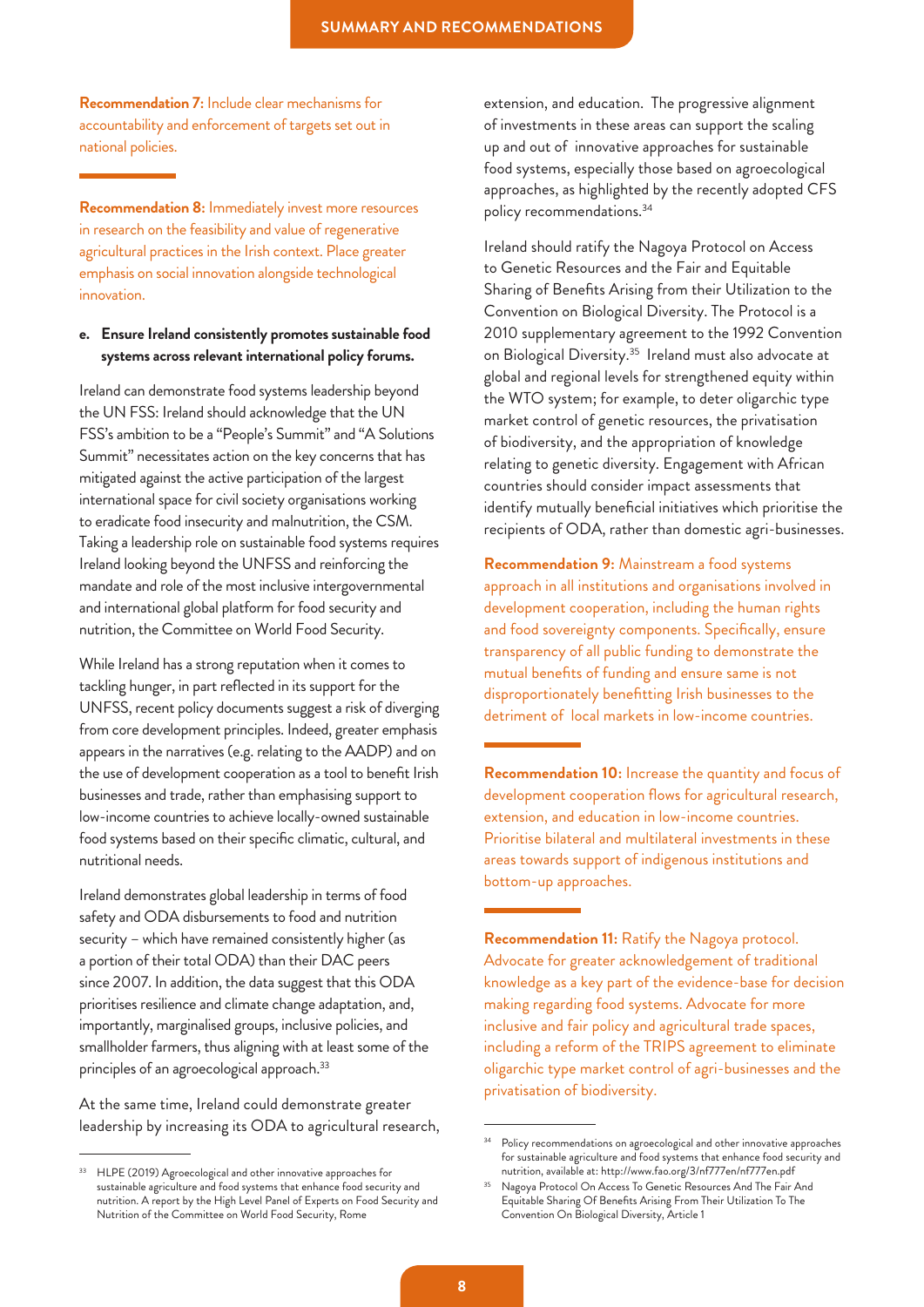**Recommendation 12:** Work to ensure Irish agribusiness entrench principles of policy coherence in all engagements with low-income countries, especially the principle of 'do no harm'. Ensure that Irish agri-business undertake a real strategic shift towards collecting locally produced produce from local family farms in export markets. For example, explore mechanisms to ensure Irish exporters reach the ECOWAS target of 25% of local milk collection by 2025. Put in place necessary supports to enable increases in local production within export countries.<sup>36</sup>

**Recommendation 13:** Introduce effective Human Rights and Environmental Due Diligence legislation to ensure private sector compliance with sustainable food systems approaches. Such legislation will ensure that companies are legally obliged to fulfil human rights and environmental obligations throughout their supply chain. To this end, Ireland should work to actively support and contribute to the development of an ambitious, effective and binding UN treaty on business and human rights, to regulate the activities of transnational corporations and other business enterprises.

**Recommendation 14:** Advocate for changes at EU and global level to relevant policy frameworks to ensure unsustainable food production around the world is phased out and sustainable methods of production are supported.

**Recommendation 15:** Ensure Ireland's efforts for global leadership extend beyond the UN Food Systems Summit. Ireland can provide leadership, for example, towards the achievement of SDG 2, including building on its strong relationship with the Rome-based agencies to reinforce the mandate and role of the Committee on World Food Security.

#### **f. Place greater emphasis on local food production and distribution networks for rural revitalisation, bolstered social cohesion, and equity**

There is inadequate attention in the AFS 2030 for the prioritisation of local production and supply of food, yet the F2F strategy clearly states ambitions toward the promotion of shorter supply chains and enabling local

food production. Currently, just 43 large firms account for the majority (84%) of agri-food export wealth in Ireland. While there are numerous food security, availability, and diversity benefits to international trade and exports, more emphasis on the potential for local and shorter supply chains to bolster rural revitalisation through local economies and social cohesion is needed. This is especially pertinent, given the high volumes of imported fruit and vegetables, which could be grown locally, in contrast to the low levels of horticultural production.

More research into the history of food in Ireland, as well as greater investment in local food networks could strengthen the social sustainability of food systems. Although not typically considered in the context of agrifood policies, a barrier to social and economic sustainability remains the poor quality of digital connectivity in rural Ireland, despite the 2020 Programme for the Government's (and previous) commitments to roll out broadband in rural areas. Further, coherence needs to be established between Ireland's trade outcomes and the effects on local markets in low-income countries, as outlined in Recommendation 9 (above).

**Recommendation 16:** Ensure adequate investment is made to support rural economies. Urgently implement government commitments to large-scale broadband access. Invest more in programmes that can bolster local supply chains (e.g. LEADER).

**Recommendation 17:** Invest more in fresh, nutritious, and local produce. Increase subsidies for horticultural development, to reduce the reliance on imported fruit and vegetables.

**Recommendation 18:** Invest more in Ireland's food identity. Increase funding for research into Ireland's food history. Create a food subject in schools to educate students on healthy diets and cooking options, the links between agriculture and human and environmental health, as well as to promote domestic approaches to reduce food waste at the household level.

#### **g. Urgently reconsider approaches to nutrition and health in Ireland**

While a healthy diet is largely accessible in Ireland, healthy diets represent a significant portion of spending for certain demographics, such as lower-income groups and some rural households. If Ireland were to demonstrate leadership and apply True Cost Accounting

ECOWAS (2019) Regional Offensive for local milk value chains promotion in West Africa, available at: [http://www.hubrural.org/IMG/pdf/angl.\\_projet\\_](http://www.hubrural.org/IMG/pdf/angl._projet_de_rapport_final__ym_rev2-3.pdf) [de\\_rapport\\_final\\_\\_ym\\_rev2-3.pdf](http://www.hubrural.org/IMG/pdf/angl._projet_de_rapport_final__ym_rev2-3.pdf)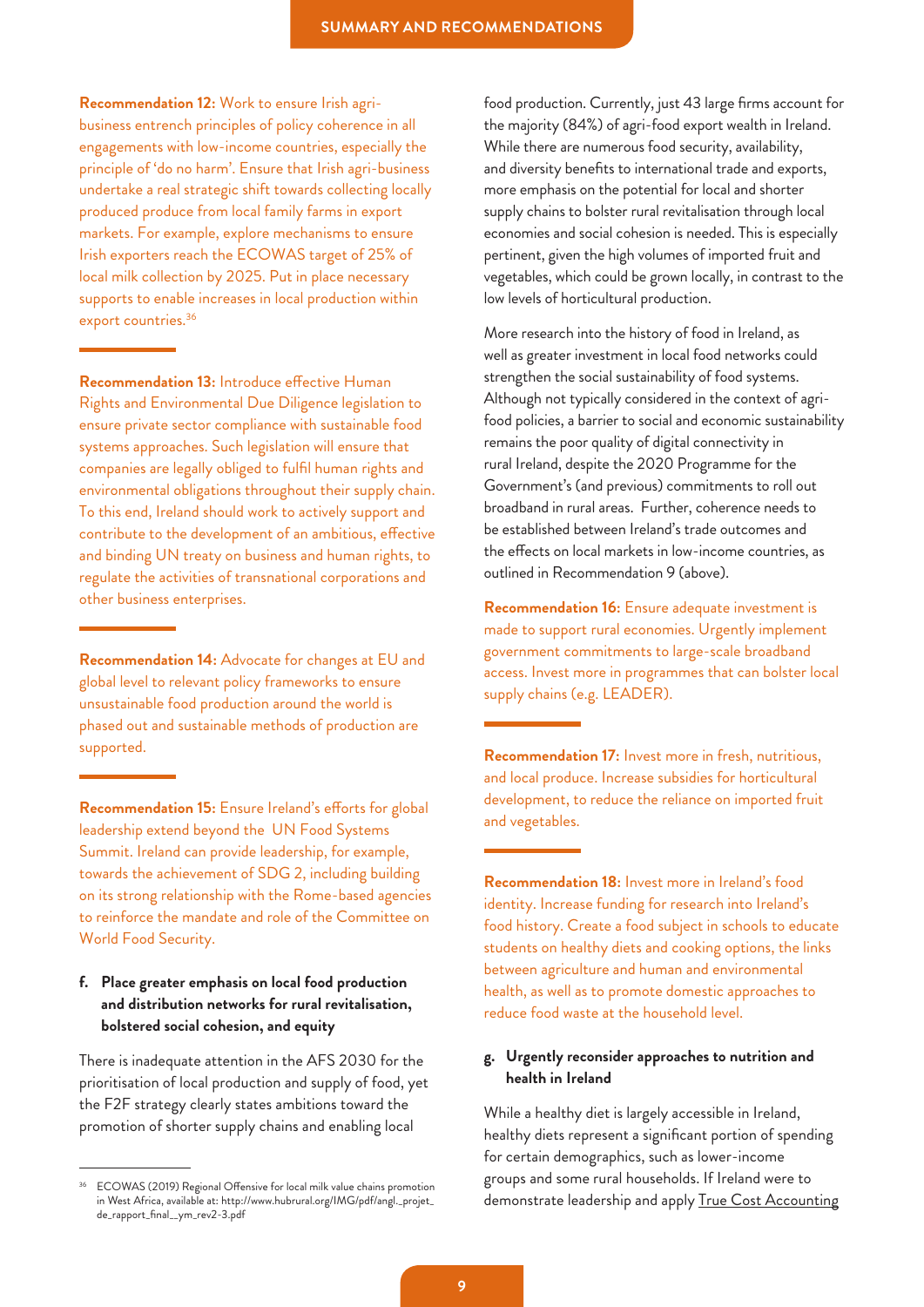to the agri-food decision-making processes, then such decisions would need to be accompanied with robust social safety programmes to offset a potential increase in the price of nutritious food.

Some of the current regulatory and health approaches – including self-regulation by industry and reformulated products for healthier diets– are inadequate to tackle rising obesity and non-communicable disease challenges in Ireland. There is a need for greater attention to be placed on national dietary guidelines, particularly with a view to aligning with the UN FAO HLPE's conceptualisation of *agency* in sustainable food systems, which states citizens should have the capacity to: '*make their own decisions about what foods they eat […] and to engage in processes that shape food system policies and governance*'.37

**Recommendation 19:** Establish clear targets to redirect responsibility for regulation firmly in the public sphere. Restrict or ban the (online) marketing of foods high in trans-fat, salt, or added sugars to children and adolescents up to 19 years. Policies that promote this, particularly those that promote 'plant-forward' diets, need to emphasise the need for a cap of starchy staple foods (e.g. at 50% of total dietary energy requirements).

**Recommendation 20:** Explore pathways forward to support the increase in the cost of food (e.g. via True Cost Accounting), alongside appropriate social safety net measures.

**Recommendation 21:** Increase funding to nutrition research in Ireland, with a view to the majority of the nutrition-related evidence-bases and research being owned by the public sector.

#### **h. Improve governance and transparency domestically**

Coordination in complex systems can benefit from informality due to their inherent dynamic state. Indeed, informality may provide space for the flexibility required for the efficient consideration of feedback loops within the systems and subsequent adaptive decision-making.

At the same time, informality puts accountability and transparency at risk. If there are no formal mechanisms to track and follow-up on commitments made and decision-making processes, then trust can be eroded. This puts at risk the social sustainability of the policy, which needs buy-in and uptake from all stakeholders.

**Recommendation 22:** Establish a national sustainable food systems body that provides space for the voices of all stakeholders – including the most marginalised in Irish society – to be heard and integrated into decision-making. Ensure adequate mediation processes are in place to manage potential barriers to consensus. This body should have a clear mandate to influence government policy making; be tasked with ensuring adequate representation of all communities and from social, environmental, and economic sectors; ensure coherence across all policies; and develop adequate sustainability metrics for Ireland's food system components (from agriculture to retail) founded in scientific evidence and social and economic realities.

HLPE (2020) Food security and nutrition: building a global narrative towards 2030. A report by the High Level Panel of Experts on Food Security and Nutrition of the Committee on World Food Security, Rome